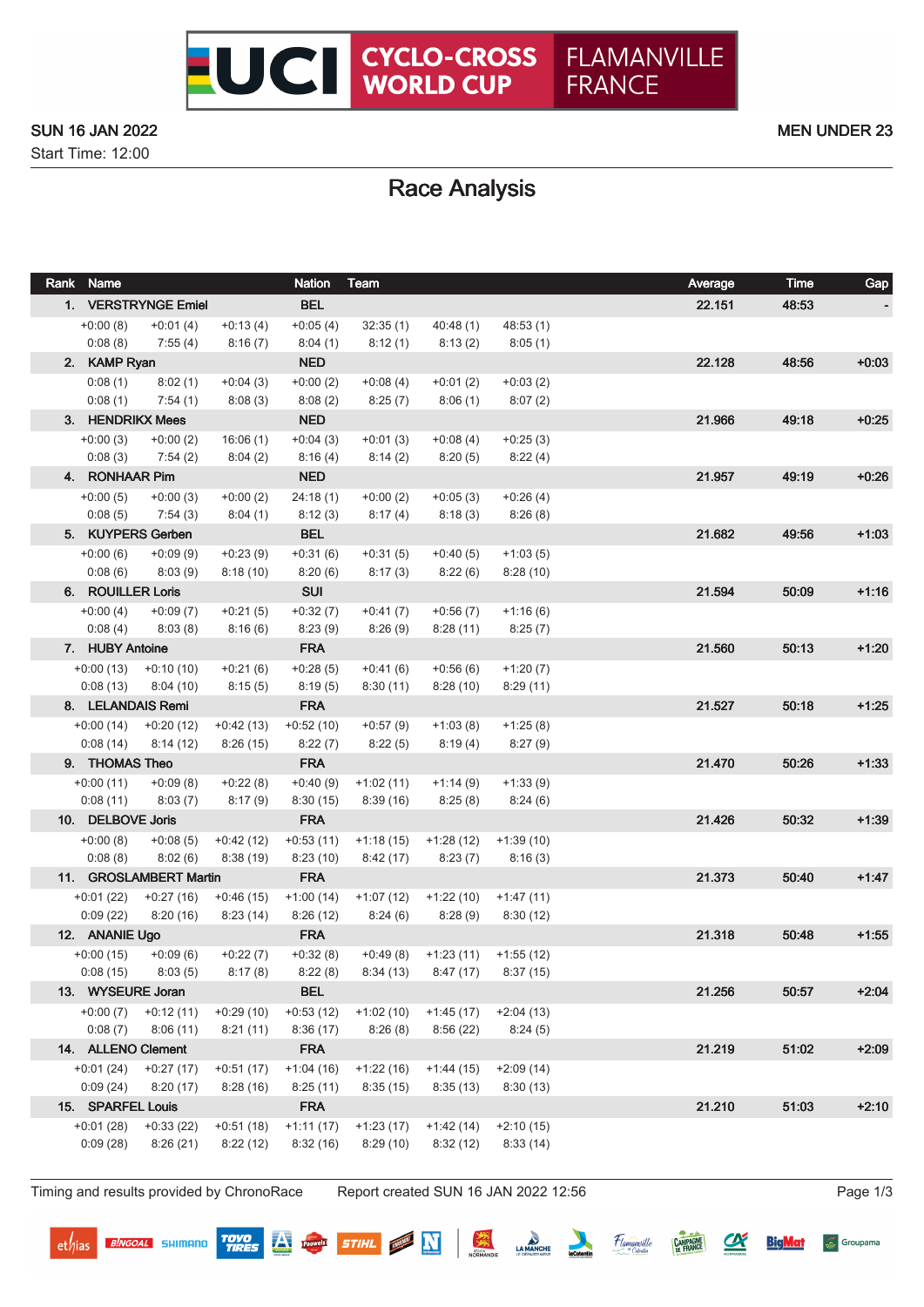Start Time: 12:00

# Race Analysis

| Rank Name                      |                                                 |             | <b>Nation</b>           | Team                                                                                                       |                                     |             | Average | Time  | Gap     |
|--------------------------------|-------------------------------------------------|-------------|-------------------------|------------------------------------------------------------------------------------------------------------|-------------------------------------|-------------|---------|-------|---------|
|                                | 16. VALOGNES Thibault                           |             | <b>FRA</b>              |                                                                                                            |                                     |             | 21.151  | 51:12 | $+2:19$ |
| $+0:01(26)$                    | $+0:22(14)$                                     | $+0:41(11)$ | $+0.58(13)$             | $+1:11(13)$                                                                                                | +1:34 (13)                          | $+2:19(16)$ |         |       |         |
| 0:09(26)                       | 8:15(14)                                        | 8:23(13)    | 8:29(13)                | 8:30 (12)                                                                                                  | 8:36 (14)                           | 8:50(18)    |         |       |         |
| 17. LEONE Samuele              |                                                 |             | <b>ITA</b>              |                                                                                                            |                                     |             | 21.041  | 51:28 | $+2:35$ |
| $+0:01(21)$                    | $+0:31(18)$                                     | $+0:43(14)$ | $+1:00(15)$             | $+1:17(14)$                                                                                                | +1:45 (16)                          | $+2:35(17)$ |         |       |         |
| 0:09(21)                       | 8:24(18)                                        | 8:16(4)     | 8:29(14)                | 8:34(14)                                                                                                   | 8:41 (15)                           | 8:55(20)    |         |       |         |
| 18. STRANSKY Matej             |                                                 |             | <b>CZE</b>              |                                                                                                            |                                     |             | 20.804  | 52:03 | $+3:10$ |
| $+0:00(2)$                     | +0:31 (19)                                      | $+0.59(19)$ | $+1:28(19)$             | +1:56 (19)                                                                                                 | +2:27 (18)                          | $+3:10(18)$ |         |       |         |
| 0:08(2)                        | 8:25 (20)                                       | 8:32(17)    | 8:41(19)                | 8:45 (18)                                                                                                  | 8:44 (16)                           | 8:48(17)    |         |       |         |
| 19. GILLES Cyprien             |                                                 |             | <b>FRA</b>              |                                                                                                            |                                     |             | 20.713  | 52:17 | $+3:24$ |
| 0:09(20)                       | $+0.01(20)$ $+0.21(13)$ $+0.49(16)$<br>8:14(13) | 8:32(18)    | $+1:20(18)$<br>8:43(20) | +1:50 (18)<br>8:47(20)                                                                                     | +2:29 (19)<br>8:52 (19)             | $+3:24(19)$ |         |       |         |
|                                | 20. INGUANZO MACHO Gonzalo                      |             | <b>ESP</b>              |                                                                                                            |                                     | 9:00(22)    | 20.594  | 52:35 | $+3:42$ |
|                                | $+0:00(12)$ $+0:24(15)$                         | +1:05 (20)  | $+1:34(20)$             | $+2:03(20)$                                                                                                | $+2:49(20)$                         | $+3:42(20)$ |         |       |         |
| 0:08(12)                       | 8:18(15)                                        | 8:45 (24)   | 8:41(18)                | 8:46 (19)                                                                                                  | 8:59 (24)                           | 8:58 (21)   |         |       |         |
| 21. FIALA Matyas               |                                                 |             | <b>CZE</b>              |                                                                                                            |                                     |             | 20.460  | 52:55 | $+4:02$ |
|                                | $+0.01(19)$ $+0.32(20)$                         | $+1:06(21)$ | $+1:51(22)$             | $+2:41(22)$                                                                                                | $+3:16(21)$                         | $+4:02(21)$ |         |       |         |
| 0:09(19)                       | 8:25(19)                                        | 8:38(20)    | 8:57(24)                | 9:07 (26)                                                                                                  | 8:48 (18)                           | 8:51(19)    |         |       |         |
|                                | 22. SUAREZ FERNANDEZ Alain                      |             | <b>ESP</b>              |                                                                                                            |                                     |             | 20.432  | 53:00 | $+4:07$ |
| $+0:01(29)$                    | $+0:44(26)$                                     | +1:22 (24)  | $+2:05(23)$             | +2:41 (23)                                                                                                 | +3:26 (22)                          | $+4:07(22)$ |         |       |         |
| 0:09(29)                       | 8:37(25)                                        | 8:42(23)    | 8:55(23)                | 8:53 (21)                                                                                                  | 8:58 (23)                           | 8:46(16)    |         |       |         |
| 23. GABRIEL Timothe            |                                                 |             | <b>FRA</b>              |                                                                                                            |                                     |             | 20.282  | 53:23 | $+4:30$ |
| +0:01 (18)                     | +0:33 (21)                                      | $+1:07(22)$ | $+1:46(21)$             | $+2:40(21)$                                                                                                | $+3:26(23)$                         | $+4:30(23)$ |         |       |         |
| 0:09(18)                       | 8:26(22)                                        | 8:38(21)    | 8:51(21)                | 9:11(27)                                                                                                   | 8:59(25)                            | 9:09(26)    |         |       |         |
|                                | 24. ZAERA GISBERT Javier                        |             | <b>ESP</b>              |                                                                                                            |                                     |             | 20.208  | 53:35 | $+4.42$ |
| $+0:00(16)$                    | $+0.51(28)$                                     | $+1:42(27)$ | $+2:21(25)$             | $+3:02(24)$                                                                                                | $+3:45(24)$                         | $+4:42(24)$ |         |       |         |
| 0:08(16)                       | 8:45(28)                                        | 8:55(26)    | 8:51(22)                | 8:58(23)                                                                                                   | 8:56 (21)                           | 9:02(23)    |         |       |         |
|                                | 25. RODRIGUEZ NOVOA Miguel                      |             | <b>ESP</b>              |                                                                                                            |                                     |             | 20.136  | 53:47 | $+4:54$ |
|                                | $+0.00(17)$ $+0.37(23)$ $+1.25(25)$             |             | $+2:13(24)$             | +3:13 (25)                                                                                                 | +3:54 (25)                          | +4:54 (25)  |         |       |         |
| 0:08(17)                       | 8:31(23)                                        | 8:52(25)    | 9:00(25)                | 9:17(28)                                                                                                   | 8:54 (20)                           | 9:05(24)    |         |       |         |
| 26. BARD Nicolas               |                                                 |             | <b>SUI</b>              |                                                                                                            |                                     |             | 19.968  | 54:14 | $+5:21$ |
|                                | $+0.01(25)$ $+0.48(27)$                         | $+1:42(28)$ | $+2:36(27)$             | $+3:25(27)$                                                                                                | +4:18 (27)                          | $+5:21(26)$ |         |       |         |
| 0:09(25)<br>27. JINDRICH Pavel | 8:41 (27)                                       | 8:58(27)    | 9:06(27)<br><b>CZE</b>  | 9:06(25)                                                                                                   | 9:06(26)                            | 9:08(25)    | 19.905  | 54:24 | $+5:31$ |
|                                | $+0.01(23)$ $+0.39(24)$ $+1.41(26)$             |             | $+2:36(28)$             |                                                                                                            | $+3:13(26)$ $+4:13(26)$ $+5:31(27)$ |             |         |       |         |
|                                |                                                 |             |                         | $0.09(23) \qquad 8.32(24) \qquad 9.06(28) \qquad 9.07(28) \qquad 8.54(22) \qquad 9.13(28) \qquad 9.23(29)$ |                                     |             |         |       |         |
| 28. TONEATTI Davide            |                                                 |             | <b>ITA</b>              |                                                                                                            |                                     |             | 19.832  | 54:36 | $+5:43$ |
| $+0:00(10)$                    | $+0:44(25)$                                     | $+1:22(23)$ | $+2:22(26)$             | $+3:28(28)$                                                                                                | $+4:36(28)$                         | $+5:43(28)$ |         |       |         |
| 0:08(10)                       | 8:38(26)                                        | 8:42(22)    | 9:12(29)                | 9:23(29)                                                                                                   | 9:21(29)                            | 9:12(27)    |         |       |         |
| 29. SUZUKI Raito               |                                                 |             | <b>JPN</b>              |                                                                                                            |                                     |             | 19.754  | 54:49 | $+5:56$ |
| $+0:01(27)$                    | $+1:04(29)$                                     | $+2:09(29)$ | $+3:01(29)$             | $+3:50(29)$                                                                                                | $+4:46(29)$                         | $+5:56(29)$ |         |       |         |
| 0:09(27)                       | 8:57(29)                                        | 9:09(29)    | 9:04(26)                | 9:06(24)                                                                                                   | 9:09(27)                            | 9:15(28)    |         |       |         |
|                                |                                                 |             |                         |                                                                                                            |                                     |             |         |       |         |

| Entries<br><b>Nations</b> | astest lap                                           | Race configuration | Jistance       |
|---------------------------|------------------------------------------------------|--------------------|----------------|
| 29/8                      | 0.07.54<br>22.77km/h<br>KAMP<br>INFI<br><b>R</b> yan | 50m+6.<br>∙3km     | $95$ kn.<br>ັບ |

Timing and results provided by ChronoRace Report created SUN 16 JAN 2022 12:56 Page 2/3

**TOYO**<br>TIRES

Pauwels

紫

STIHL **N** 

LA MANCHE

Flamanville

 $\alpha$ 

**BigMat** 

**CAMPAGNE** 

Groupama